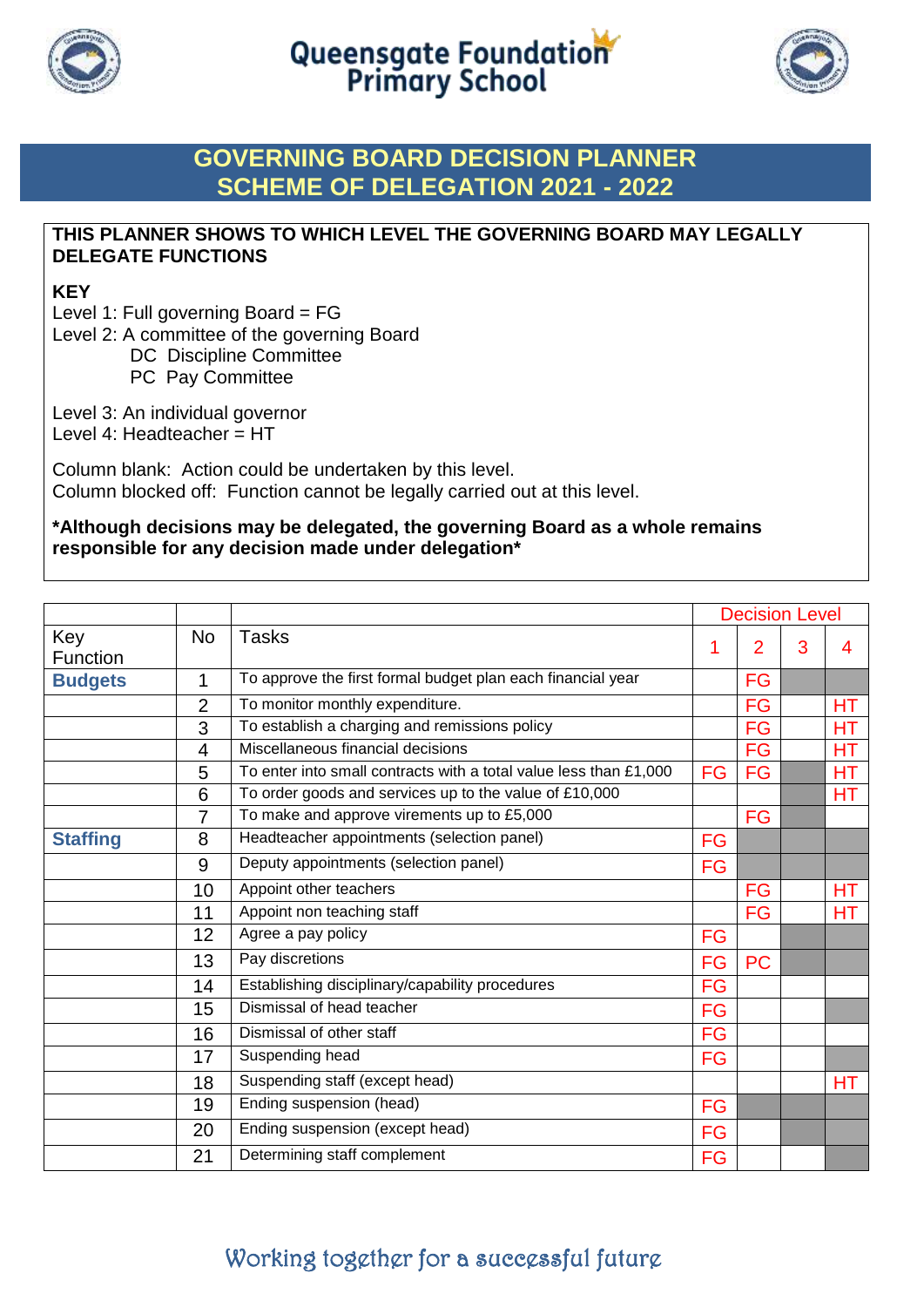



|                                         | 22 | In voluntary and foundation schools to agree whether or not the<br>Chief Education Officer/diocesan authority should have advisory<br>rights                                                                                                                                                                                               | <b>FG</b> |           |           |
|-----------------------------------------|----|--------------------------------------------------------------------------------------------------------------------------------------------------------------------------------------------------------------------------------------------------------------------------------------------------------------------------------------------|-----------|-----------|-----------|
|                                         | 23 | Determining dismissal payments/ early retirement                                                                                                                                                                                                                                                                                           |           | FG        |           |
| <b>Curriculum</b>                       | 24 | Ensure National Curriculum (NC) taught to all pupils and to<br>consider any disapplication for pupil(s)                                                                                                                                                                                                                                    | FG        |           |           |
|                                         | 25 | To establish a curriculum policy                                                                                                                                                                                                                                                                                                           |           |           | HT        |
|                                         | 26 | To implement curriculum policy                                                                                                                                                                                                                                                                                                             |           |           | <b>HT</b> |
|                                         | 27 | To agree or reject and monitor curriculum policy                                                                                                                                                                                                                                                                                           | <b>FG</b> | FG        |           |
|                                         | 28 | Responsible for standards of teaching                                                                                                                                                                                                                                                                                                      | FG        | FG        | HТ        |
|                                         | 29 | To decide which subject options should be taught having regard<br>to resources, and implement provision for flexibility in the<br>curriculum (including activities outside school day)                                                                                                                                                     | FG        | <b>FG</b> |           |
|                                         | 30 | Responsibility for individual child's education                                                                                                                                                                                                                                                                                            |           | <b>FG</b> | HT.       |
|                                         | 31 | Provision of sex education - to establish and keep up to date a<br>written policy                                                                                                                                                                                                                                                          | FG        |           | HТ        |
|                                         | 32 | To prohibit political indoctrination and ensuring the balanced<br>treatment of political issues                                                                                                                                                                                                                                            | <b>FG</b> |           | HТ        |
|                                         | 33 | To establish a charging and remissions policy for activities (non<br>NC based)                                                                                                                                                                                                                                                             |           | <b>FG</b> | HТ        |
| <b>Performance</b><br><b>Management</b> | 34 | To formulate a performance management policy                                                                                                                                                                                                                                                                                               |           | <b>FG</b> | HT        |
|                                         | 35 | To establish a performance management policy                                                                                                                                                                                                                                                                                               | <b>FG</b> |           |           |
|                                         | 36 | To implement the performance management policy                                                                                                                                                                                                                                                                                             |           |           | HТ        |
|                                         | 37 | To review annually the performance management policy                                                                                                                                                                                                                                                                                       | <b>FG</b> |           |           |
| <b>Target</b><br><b>Setting</b>         | 38 | To set and publish targets for pupil achievement                                                                                                                                                                                                                                                                                           | FG        |           |           |
| <b>Discipline</b><br><b>Exclusions</b>  | 39 | To establish a discipline policy                                                                                                                                                                                                                                                                                                           | FG        |           |           |
|                                         | 40 | To review the use of exclusion and to decide whether or not to<br>confirm all permanent exclusions and fixed term exclusions<br>where the pupil is either excluded for more than 15 days in total<br>in a term or would lose the opportunity to sit a public<br>examination. (Can be delegated to chair/vice-chair in cases of<br>urgency) |           | DC        |           |
|                                         | 41 | To direct reinstatement of excluded pupils (Can be delegated to<br>chair/vice-chair in cases of urgency)                                                                                                                                                                                                                                   |           | <b>DC</b> |           |
| <b>Admissions</b>                       | 42 | To consult annually before setting an admissions policy (but in<br>community and controlled schools only where the LA has<br>delegated this power to the governing Board)                                                                                                                                                                  | FG        |           |           |
|                                         | 43 | To consult annually before setting an admissions policy (VA and<br>Foundation schools)                                                                                                                                                                                                                                                     | FG        |           |           |
|                                         | 44 | To establish an admissions policy (special schools where pupils<br>do not have a statement) acting with LA                                                                                                                                                                                                                                 | <b>NA</b> |           |           |
|                                         | 45 | Admissions: application decisions (but in community and<br>controlled schools only where the LA has delegated this power<br>to the governing Board)                                                                                                                                                                                        | FG        |           |           |
|                                         | 46 | Admissions: application decisions (VA, Foundation and special<br>schools)                                                                                                                                                                                                                                                                  | FG        |           |           |
|                                         | 47 | To appeal against LA directions to admit pupil(s) (Voluntary,<br>Foundation and special schools; also community and VC<br>schools where LA is the admissions authority)                                                                                                                                                                    | FG        |           |           |
| <b>Religious</b>                        | 48 | Responsibility for ensuring provision of RE in line with school's                                                                                                                                                                                                                                                                          | FG        |           |           |

# Working together for a successful future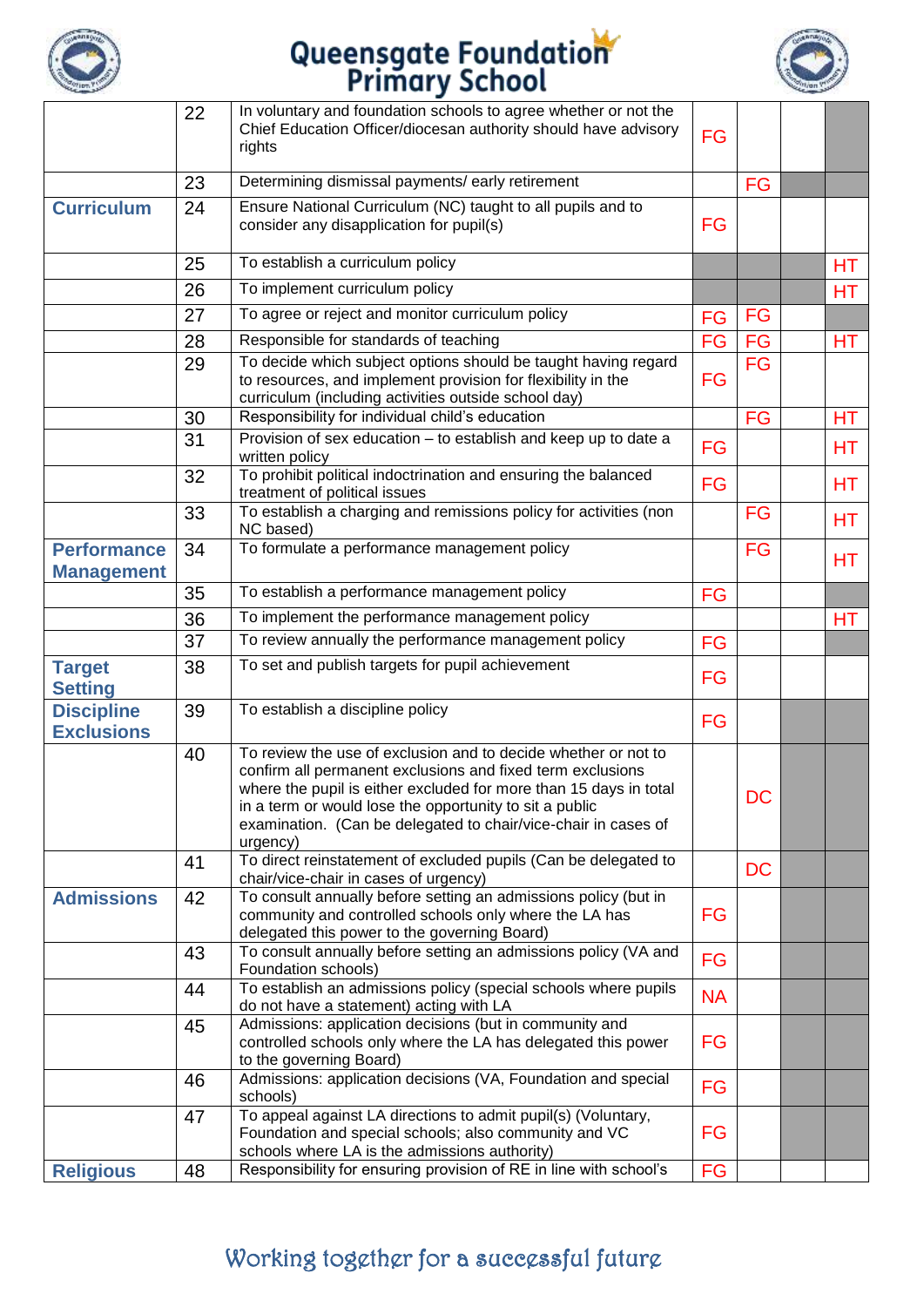



| <b>Education</b>                          |    | basic curriculum (all schools)<br>NB this must fall into line with locally agreed syllabus                                                                                                                     |           |           |           |
|-------------------------------------------|----|----------------------------------------------------------------------------------------------------------------------------------------------------------------------------------------------------------------|-----------|-----------|-----------|
|                                           | 49 | Decision to revert to previous RE syllabus (Foundation Schools                                                                                                                                                 | <b>FG</b> |           | HT.       |
|                                           | 50 | except VA of religious character)<br>Decision to provide RE according to trust deed/specified                                                                                                                  |           |           |           |
|                                           |    | denomination in VA schools with religious character (Foundation<br>and VC schools of religious character at request of parents                                                                                 | <b>FG</b> |           | <b>HT</b> |
|                                           | 51 | Decision to provide RE in line with locally agreed syllabus (VA<br>schools - only if parents request it. All other schools not covered<br>in 49 above)                                                         | FG        |           | HT.       |
| <b>Collective</b><br><b>Worship</b>       | 52 | In all maintained schools to ensure that all pupils take part in a<br>daily act of collective worship (after consulting GB)                                                                                    |           |           | <b>HT</b> |
|                                           | 53 | To make application to the advisory councils, SACRE,<br>concerning the requirements for collective worship (schools<br>without a religious character) to disapply (after consulting GB)                        |           |           | <b>HT</b> |
|                                           | 54 | Arrangements for collective worship (schools without religious<br>character (after consulting GB)                                                                                                              |           |           | HT.       |
|                                           | 55 | Arrangements for collective worship in Foundation schools of<br>religious character, VC or VA schools (after consulting head)                                                                                  |           | <b>FG</b> |           |
| <b>Premises &amp;</b><br><b>Insurance</b> | 56 | Buildings insurance and personal liability- GB to seek advice<br>from LA, diocese or trustees where appropriate (it is suggested<br>that the GB as a whole should be involved in this decision)                | <b>FG</b> |           |           |
|                                           | 57 | Developing school buildings strategy or master plan and<br>contributing as required to LA Asset Management Planning<br>arrangements (it is suggested that the GB as a whole should<br>undertake this decision) | FG        |           |           |
|                                           | 58 | Procuring and maintaining buildings, including developing<br>properly funded maintenance plan                                                                                                                  | <b>FG</b> |           |           |
| <b>Health &amp;</b><br><b>Safety</b>      | 59 | To institute a health and safety policy (in community and VC<br>schools this would be the LA)                                                                                                                  | <b>FG</b> |           |           |
|                                           | 60 | To ensure that health and safety regulations are followed                                                                                                                                                      | <b>FG</b> | FG        |           |
| <b>School</b><br><b>Organisation</b>      | 61 | To publish proposals to change category of school                                                                                                                                                              | <b>FG</b> |           |           |
|                                           | 62 | Proposal to alter or discontinue voluntary foundation or<br>foundation special school                                                                                                                          | <b>FG</b> |           |           |
|                                           | 63 | To set the times of school sessions and the dates of school<br>terms and holidays except in community and VC schools where<br>it is the LA                                                                     | FG        |           |           |
|                                           | 64 | To ensure that the school meets for 380 sessions in a school<br>year                                                                                                                                           | <b>FG</b> |           |           |
|                                           | 65 | To ensure that school lunch nutritional standards are met where<br>provided by the governing Board.                                                                                                            |           | <b>FG</b> | HТ        |
| <b>Information</b><br><b>For Parents</b>  | 66 | To prepare and publish the school prospectus                                                                                                                                                                   |           | FG        | HТ        |
|                                           | 67 | To ensure provision of free school meals to those pupils meeting<br>the criteria                                                                                                                               |           | FG        | HT        |
|                                           | 68 | Adoption and review of home-school agreements                                                                                                                                                                  | FG        | <b>FG</b> |           |
| <b>GB</b><br><b>Procedures</b>            | 69 | To draw up instrument of government and any amendments<br>thereafter                                                                                                                                           | FG        |           |           |
|                                           | 70 | To appoint (and remove) the chair and vice-chair of a permanent<br>or a temporary governing Board                                                                                                              | FG        |           |           |
|                                           | 71 | To appoint and dismiss the clerk to the governors                                                                                                                                                              | <b>FG</b> |           |           |
|                                           | 72 | To hold a full governing Board meeting at least three times in a<br>school year or a meeting of the temporary governing Board as<br>often may require                                                          | FG        |           |           |
|                                           |    |                                                                                                                                                                                                                |           |           |           |

# Working together for a successful future